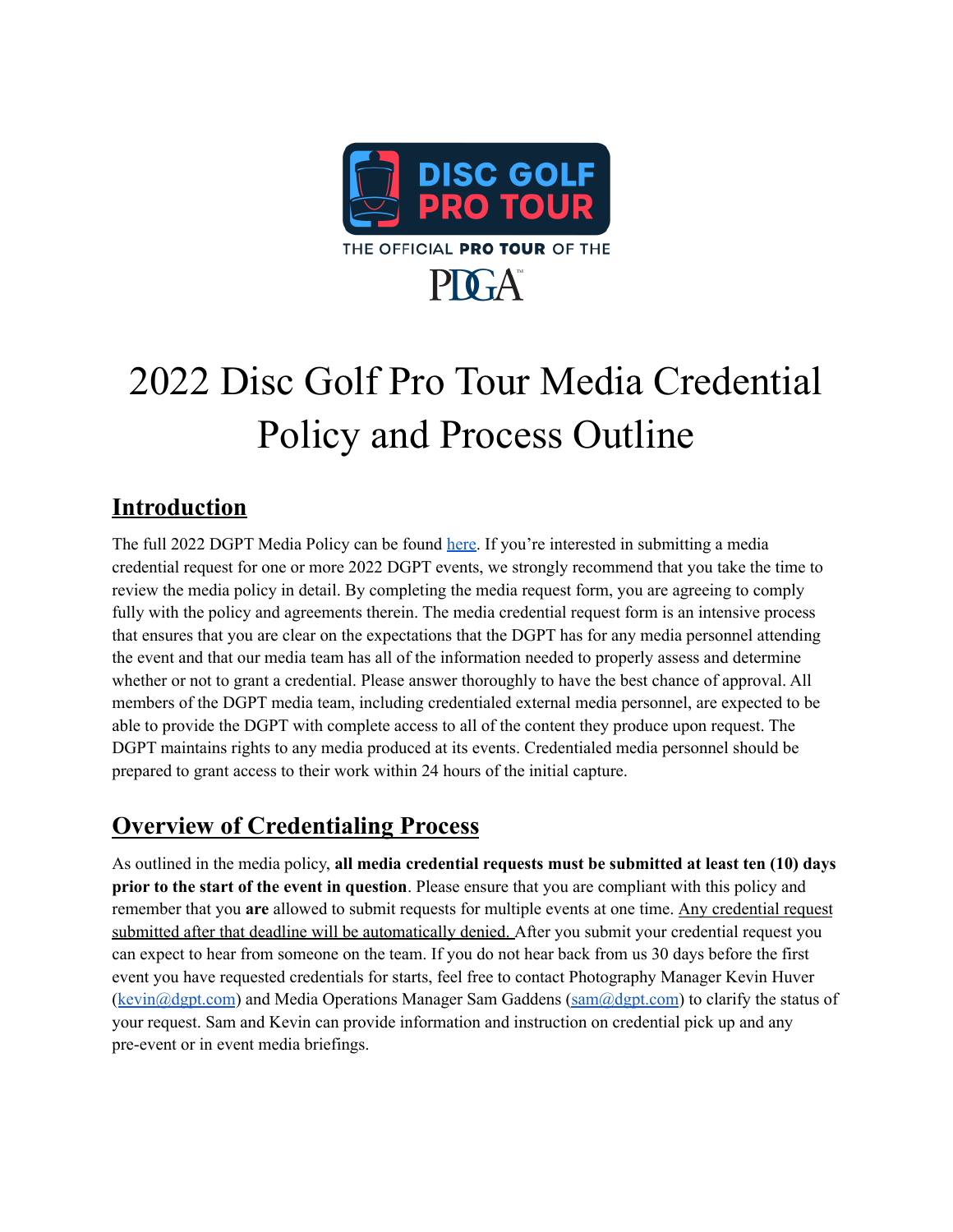## **Three-Tiered Media Credential System**

The DGPT media credentialing system is based on three distinct and color-coded tiers. These tiers are designed to ensure that media professionals are able to properly document our events while maintaining the integrity of the DGPT brand, ensure player safety, and avoid scenarios that create problems for our team on the ground. **Any individual or group that is granted a media credential will operate as a part of the DGPT media team during the event and will be under the management of our media management staff. DGPT media management staff may at any time issue directives to any credentialed media personnel. By applying for your media credential, you are agreeing to participate as a member of the DGPT media team and take direction from media team management.** All footage and images captured at DGPT events are property of the DGPT. If you receive a media credential, you are required to provide access to all images and footage you produce within 24 hours of its capture at the request of the DGPT media team.

#### **Green**

These top-level media credentials are only granted to:

- Season-Long Tour Media Partners (JomezPro, Gatekeeper Media, and GK Pro)
- $\bullet$  Event teams (2)
- Event Presenting partners (1)
- PDGA (2). At PDGA Majors, the PDGA will receive up to 6 green credentials

These credentials allow for complete access to the course and event area during both practice and competition days. Individuals or groups that receive a green media credential are the only media members allowed to capture content on the top three to four cards at each event. If you're interested in a green credential feel free to fill out our media request form but you will most likely be instructed to pause the application process and set up a meeting with our media team to discuss the necessary requirements for becoming a media partner. Green media credentials are almost always negotiated before the start of any given season as they are a part of wider discussions around media partnerships. Please reach out to Photography Manager Kevin Huver ([kevin@dgpt.com\)](mailto:kevin@dgpt.com), and Media Operations Manager Sam Gaddes [\(sam@dgpt.com\)](mailto:sam@dgpt.com) to discuss the process for beginning this conversation.

**Yellow** - Yellow credentials allow for access to the course and event area during practice days as well as during competition. Individuals or groups with yellow media credentials **are not permitted** to capture media on Lead or Chase Cards. These cards are heavily covered by the Disc Golf Network and other DGPT Media Partners. Yellow media credentialed individuals and groups are also required to yield to any and all DGPT Media Partners or Disc Golf Network cameras that may drop down to a lower card to capture photos or video. No more than 4 yellow credentialed media are allowed on any lower card at one time, and media can request priority on specific cards when filling out their credential request form. Instead of getting redundant media content on lead and chase cards, access to the media (photos or video clips) from the media